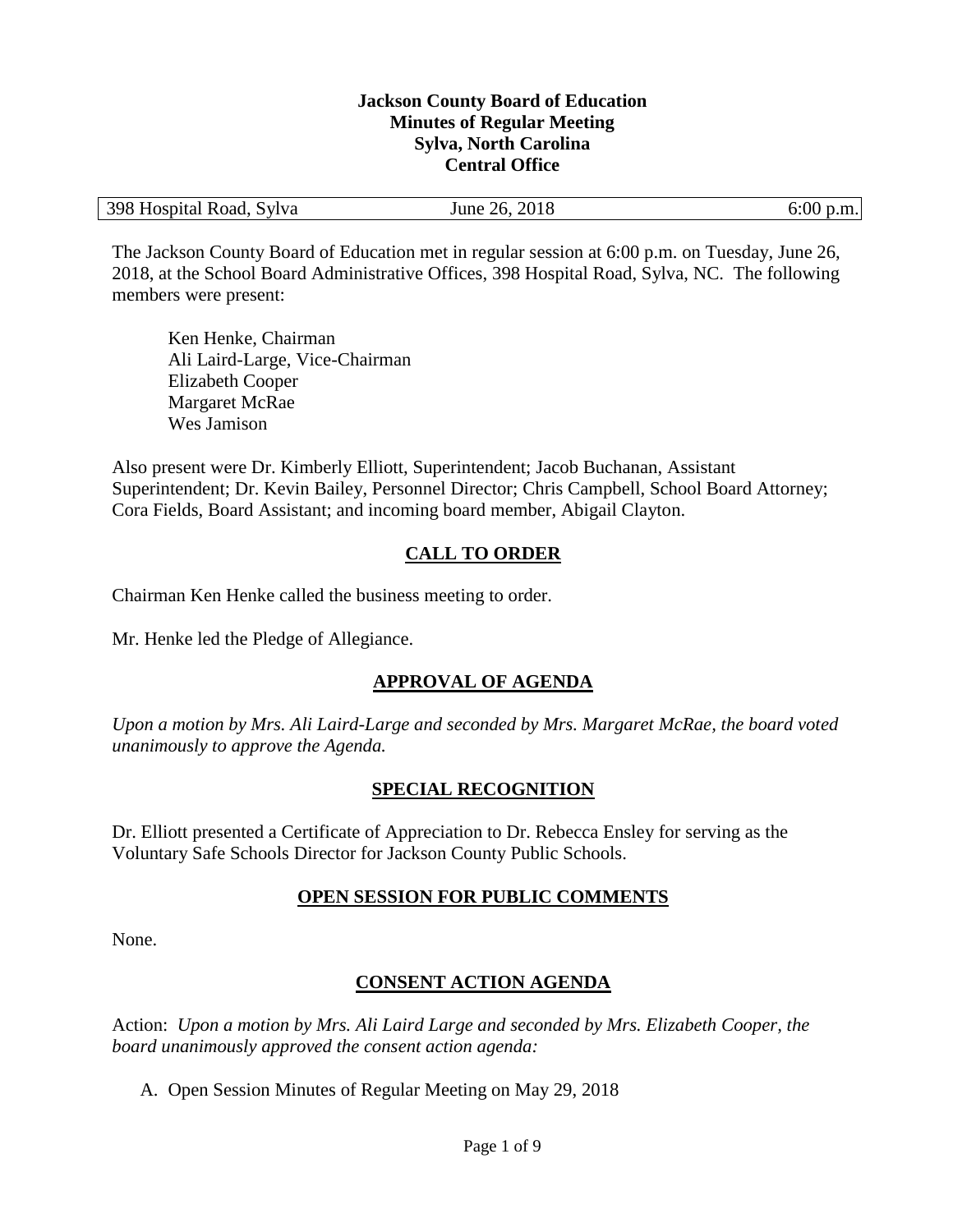## **INFORMATION AGENDA**

#### A. **Agenda Item**: Superintendent's Report **Presenter:** Dr. Kim Elliott

Dr. Elliott reported on the following items:

- 1. A Board Work Session will be held on July  $16<sup>th</sup>$  at SMHS in the Media Center beginning at 9 a.m. to discuss Strategic Planning, Budget, and Middle Schools. The group will move to the Auditorium at 1:00 for the Middle School discussion.
- 2. The JCPS Leadership Summit will be held Wednesday, July 18<sup>th</sup> and Thursday, July 19<sup>th</sup>, beginning at 7:45 a.m. at the WCU Conference Center.
- 3. At the August Board meeting, Board Attorney, Chris Campbell will update the board on the Rights and Responsibilities of Board Members beginning at 3:30 p.m.
- 4. Dr. Elliott stated that she is pleased with the partnership between the County Commission, Board of Education, and County Manager. The majority of the JCPS requests were honored with the greatest increase from the County in many years. The county will fund the safety components of: cameras; single entry door systems, enclosed egress courtyards, SROs, and Student Support Specialists/Counselors. Additionally, JCPS received a 2% increase in overall operations, which equates to a little more than \$135,000 dollars. The one-to-one initiative maintained funding, as did technology and preventative maintenance lines. 3 of the 6 classroom teacher requests were funded. These 3 teachers along with the elimination of 3 enhancement positions that were vacant will assist in meeting the class size legislation set forth by the state. Work will continue with the Commission in future years to explore ways to increase the teacher supplement above 2% and to also explore a supplement for all employees to express our appreciation for the dedication to JCPS and its students.
- 5. JCPS has closed another successful school year and are looking forward to a successful year in 18-19. JCPS students are succeeding and we are moving in the right direction, but still have a ways to go. The JCPS strategic plan was commended during the recent accreditation visit and this five year plan will light the path toward continuous progress, safety, teaching and learning for all JCPS students.

## B. **Agenda Item**: Consolidated Federal Programs Update **Presenter:** Laura Dills, Elementary Curriculum Director

Ms. Dills provided the board with an update on the Consolidated Federal Programs for 2018-2019.

## C. **Agenda Item:** Declared Surplus **Presenter:** Gwen Edwards, Finance Officer

Mrs. Edwards informed the board that the following items will be declared as surplus by Fairview Elementary School:

- 1. 7 colored benches (like found in restaurants)
- 2. 1 caterpillar shelf (holds books)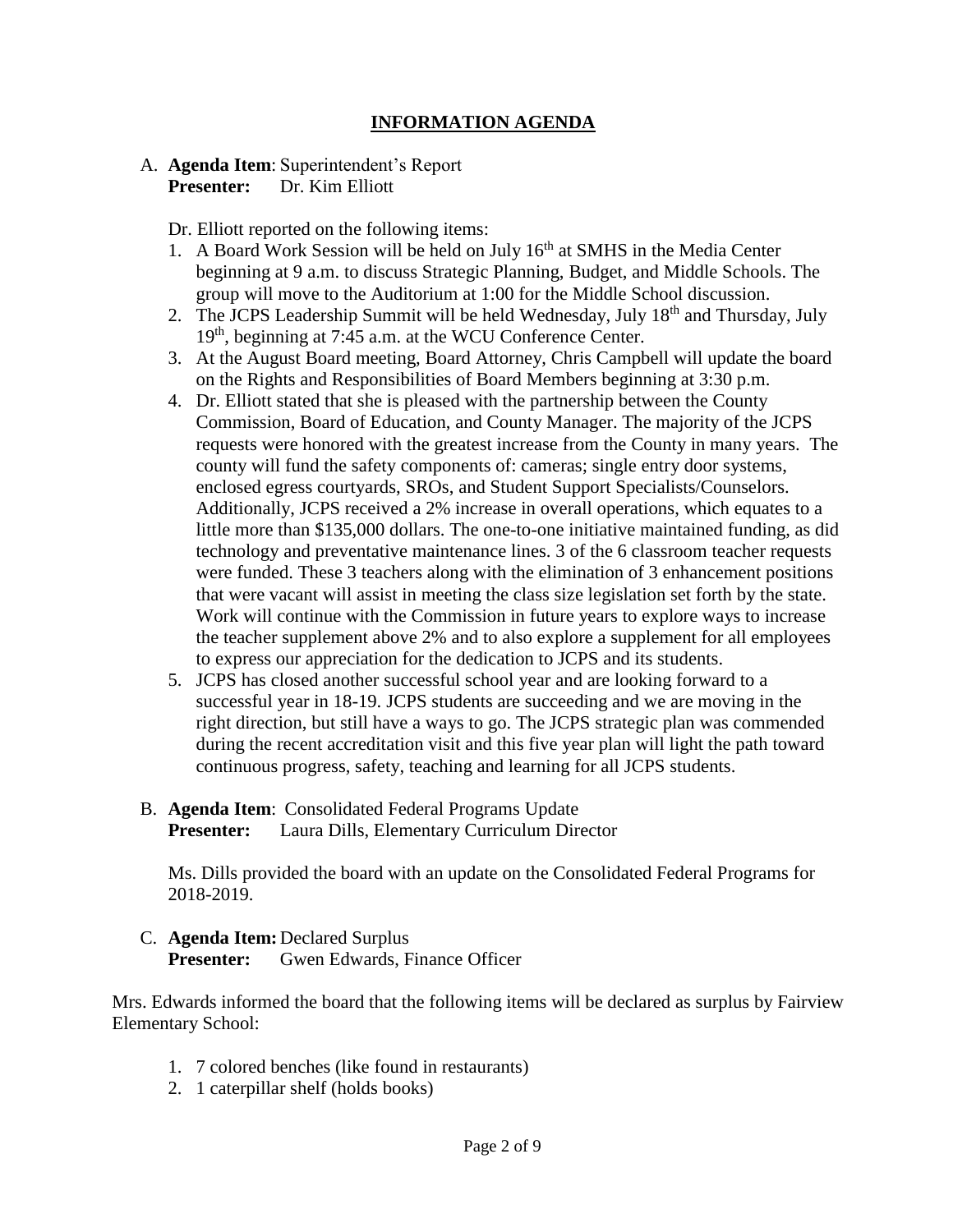- 3. 3 round tables (heavy)
- 4. 1 blue kidney table
- 5. 1 blue table with spaces for students to sit (cut out in table)
- 6. triangle table with hole for computer cords
- 7. 1 pommel horse
- 8. large shelving unit (5 pieces) from media center
- 9. 30 yellow chairs
- 10. 50 green chairs
- D. **Agenda Item**: Unaudited Financial Summary **Presenter:** Gwen Edwards, Finance Officer

Mrs. Edwards presented the Unaudited Financial Summary as of June 26, 2018.

## **ACTION AGENDA**

E. **Agenda Item**: Budget Amendments **Presenter:** Gwen Edwards, Finance Officer

Mrs. Edwards asked for approval of budget amendments and transfers to the Local Current Expense Funds, State Public School Funds, Federal Grants Funds, Capital Outlay Funds, and Other Specific Funds.

**Action**: *Upon a motion by Mrs. Ali Laird-Large and seconded by Mr. Wes Jamison, the board voted to approve the Budget Amendments and transfers as requested by Mrs. Edwards.*

B. **Agenda Item:**Budget Resolution **Presenter:** Gwen Edwards, Finance Officer

Mrs. Edwards presented the board with the 2018-2019 Budget Resolution and asked for board approval.

**Action**: *Upon a motion by Mrs. Ali Laird-Large and seconded by Mrs. Margaret McRae, the board voted to approve the 2018-2019 Budget Resolution as requested by Mrs. Edwards.* 

C. **Agenda Item:**Local Educator Supplement Plan for 2018-2019 **Presenter:** Dr. Kimberly Elliott, Superintendent

Dr. Elliott presented the board with the Local Educator Supplement Plan for 2018-2019 and asked for board approval.

**Action:** *Upon a motion by Mrs. Ali Laird-Large and seconded by Mrs. Elizabeth Cooper, the board voted unanimously to approve the Local Educator Supplement Plan for 2018-2019.*

D. **Agenda Item:**Request authorization for the Superintendent to approve purchase for One-to-One **Devices** 

**Presenter:** David Proffitt, Technology Director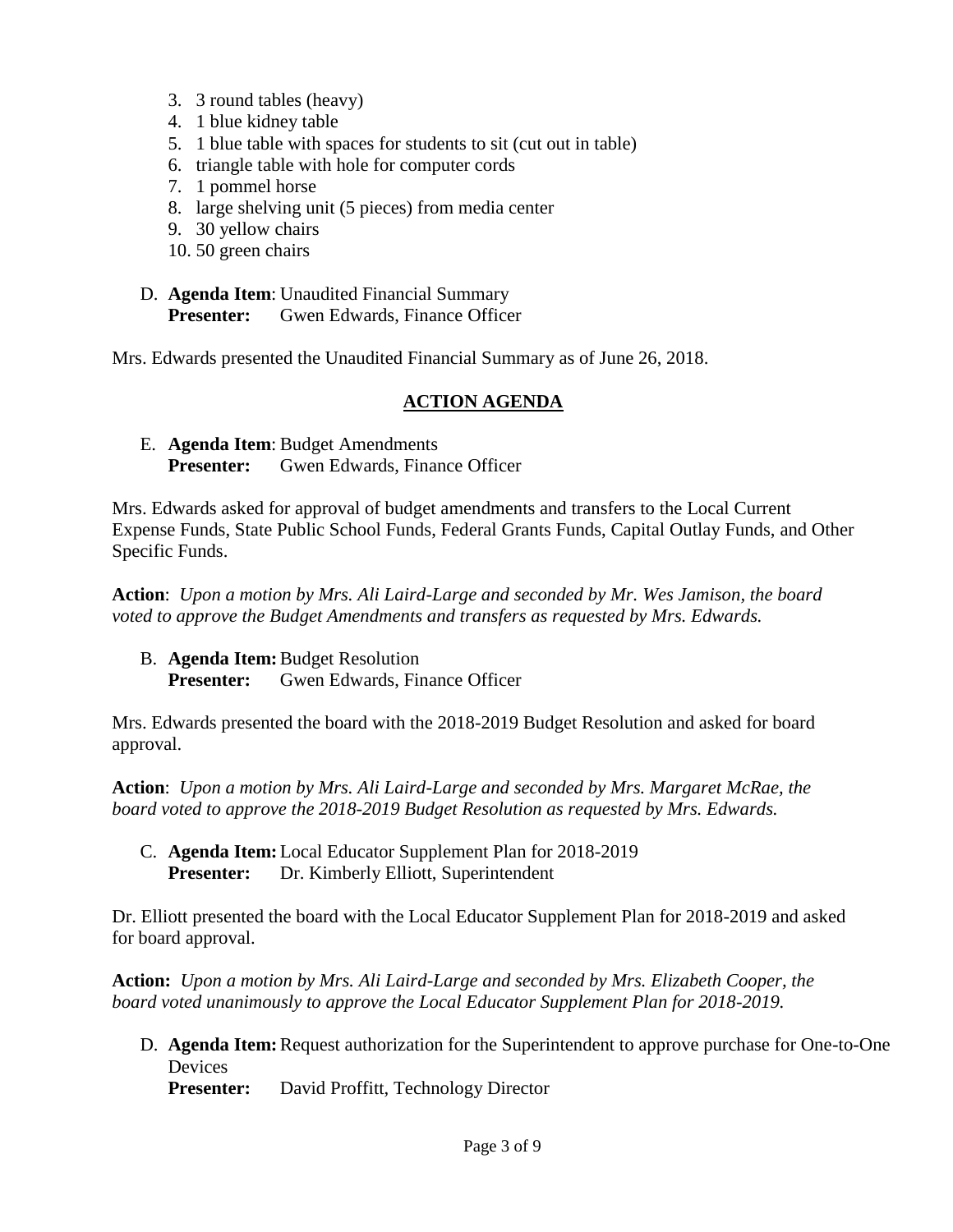Mr. Proffitt asked for board approval to allow the Superintendent to approve the purchase of the One-to-One devices for 2018-2019.

**Action**: *Upon a motion by Mrs. Margaret McRae and seconded by Mr. Wes Jamison, the board voted unanimously to allow the Superintendent to approve the purchase of the one-to-one devices.*

E. **Agenda Item:** School Resource Officer Memorandum of Agreement (MOA) renewal **Presenter:** Mr. Jacob Buchanan, Assistant Superintendent

Mr. Buchanan presented the updated 2018-2019 SRO MOA and asked for board approval.

**Action**: *Upon a motion by Mrs. Ali Laird-Large and seconded by Mrs. Margaret McRae, the board voted unanimously to approve the updated 2018-2019 SRO Memorandum of Agreement.*

F. **Agenda Item**: School Nutrition Bid Approval – Vendors for 2018-2019 **Presenter:** Mrs. Laura Cabe, School Nutrition Director

Mrs. Cabe presented the board with the list of recommended school nutrition vendors for 2018- 2019 and asked the board for approval.

**Action**: *Upon a motion by Mrs. Ali Laird-Large and seconded by Mrs. Elizabeth Cooper, the board voted unanimously to approve the School Nutrition Vendors for 2018-2019.* 

G. **Agenda Item:**Board of Education Meeting Schedule for 2018-2019 **Presenter:** Dr. Kimberly Elliott, Superintendent

Dr. Elliott presented the Board of Education meeting schedule for 2018-2019 and asked for board approval.

**Action**: *Upon a motion by Mrs. Ali Laird-Large and seconded by Mr. Wes Jamison the board voted unanimously to approve the 2018-2019 Board of Education meeting schedule.*

H. **Agenda Item:** NC Vocational Rehabilitation Services Third Party Agreement **Presenter:** Kelly Doppke, Student Support Services Director

Mrs. Doppke presented the 2018-2019 NC Vocational Rehabilitation Services Third Party Agreement and asked for board approval.

**Action**: *Upon a motion by Mrs. Ali Laird-Large and seconded by Mrs. Margaret McRae the board voted unanimously to approve the NC Vocational Rehabilitation Services Third Party Agreement.*

I. **Agenda Item:** Policy Updates **Presenter:** Dr. Kimberly Elliott, Superintendent

First Reading: 1. Attendance, Absenteeism and Truancy (4400)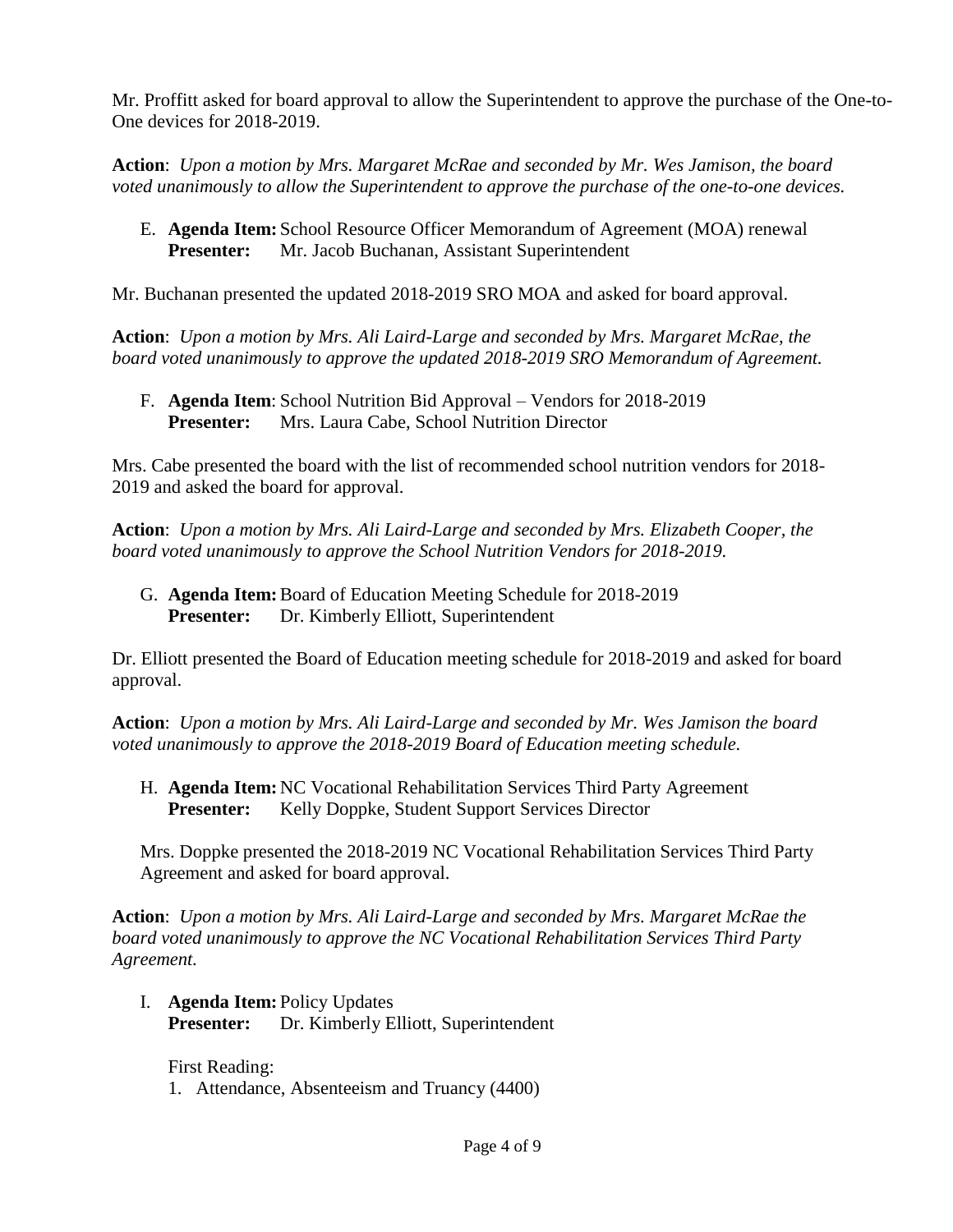Dr. Elliott reviewed the above listed policy update as a first reading and will present the updated policy for approval at the July BOE meeting.

**Action**: *No Action Taken.*

### **CLOSED SESSION**

*The board unanimously approved a motion by Mrs. Ali Laird-Large and seconded by Mrs. Elizabeth Cooper to enter into closed session pursuant to G.S. 143.318.11 for the following purposes: under subsection; (a) (1) to prevent the disclosure of privileged or confidential personnel information pursuant to G.S. 115C-319-32 and (a) (3) to discuss matters protected by attorney-client privilege.* 

*Upon a motion by Mrs. Ali Laird-Large and seconded by Mrs. Elizabeth Cooper, the board voted unanimously to return to open session.*

## **OPEN SESSION**

**Action:** *Upon a motion by Mrs. Ali Laird-Large and seconded by Mrs. Elizabeth Cooper, the board unanimously approved the consent action agenda:*

A. Closed Session Minutes of Regular Meeting of May 29, 2018.

## **PERSONNEL ACTION AGENDA**

**Action:** *Upon a motion made by Mrs. Ali Laird-Large and seconded by Mr. Wes Jamison, the board voted unanimously to approve the personnel agenda as recommended by Dr. Elliott. The board unanimously approved the following recommendations:*

#### **Employee Recommendations:**

- 1. Accardo, Nicholas Teacher, Blue Ridge Early College
- 2. Capps, Zebulon Teacher, Smoky Mountain High School
- 3. Eller, Rena Teacher, Cullowhee Valley Elementary School
- 4. Fazzini, Cortina EC Teacher, Scotts Creek Elementary School
- 5. Hawkins, James Bruce Substitute Bus Driver, Smokey Mountain Elementary **School**
- 6. Hunt, Cortni Teacher, Fairview Elementary School
- 7. Jackson, Jeremiah Associate Chief Technology Officer, Central Office
- 8. Kirby, Matthew School Counselor, Jackson County Early College
- 9. Long, Michelle Teacher, Scotts Creek Elementary School
- 10. Lunsford, Angela Principal, School of Alternatives
- 11. Montieth, Kathyrn Pre-K Lead Teacher, Fairview Elementary School
- 12. Platt, Hannah Teacher, Scotts Creek Elementary School
- 13. Pressley, David Interim PE Teacher, Smoky Mountain High School
- 14. Rich, William Custodian and Bus Driver, Smokey Mountain Elementary School
- 15. Starnes, Alana EC Teacher, Scotts Creek Elementary School
- 16. Williamson, Caroline Assistant Principal, Scotts Creek Elementary School
- 17. Wilson, Kellie Teacher, Smoky Mountain High School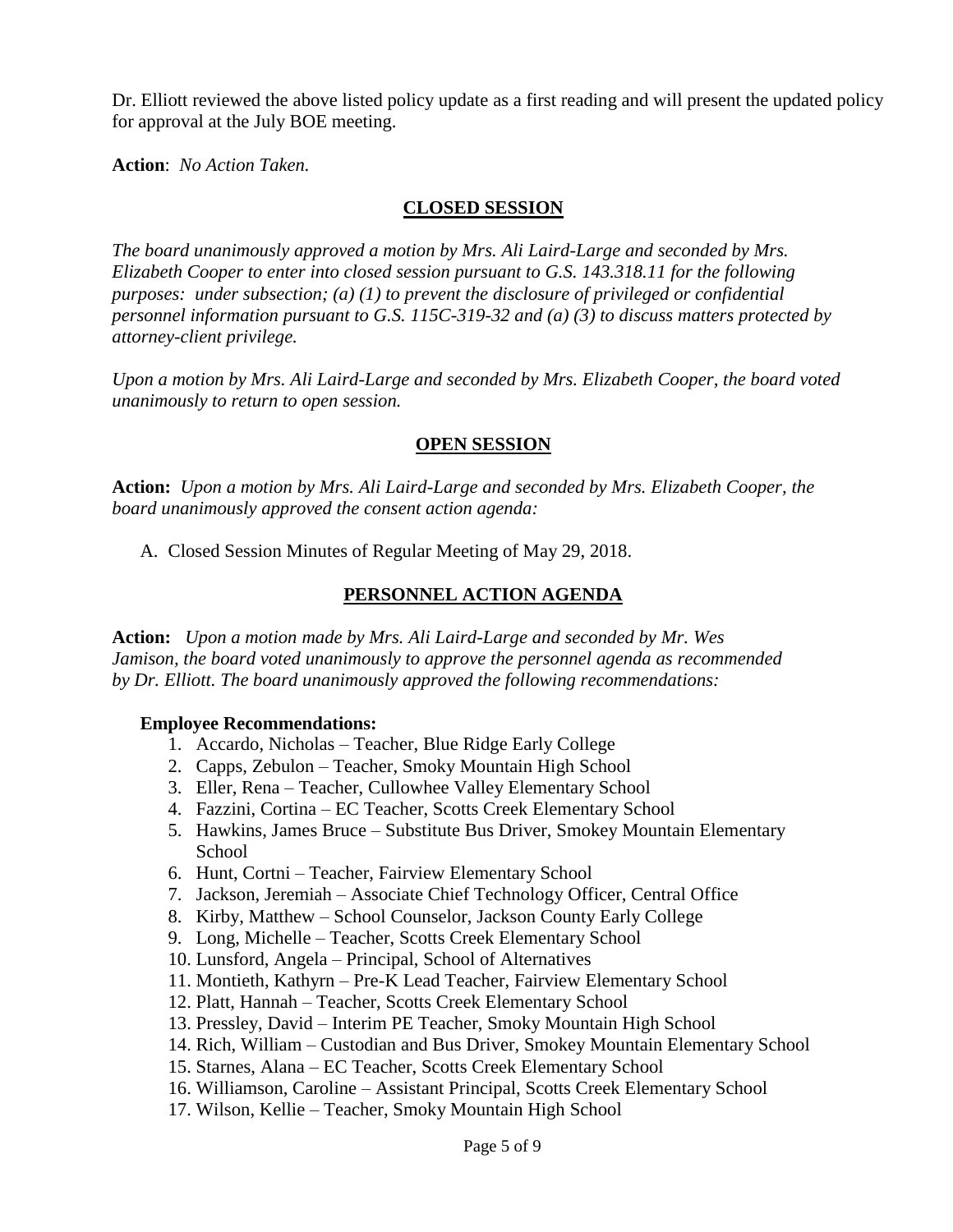- 18. Wyant, Jeffrey Assistant Principal, Blue Ridge School and Early College
- 19. Young, Cassandra Teacher, Cullowhee Valley Elementary School

### **Employee Resignations:**

- 1. Brookshire, Chris Teacher, Smoky Mountain High School
- 2. Costianes, Christina Afterschool Assistant, Cullowhee Valley Elementary School
- 3. Dainsberg, Kimberly Teacher, Fairview Elementary School
- 4. Frizzell, Brett Technology Technician, Central Office
- 5. Grissom, Stephanie EC Teacher Assistant, Scotts Creek Elementary School
- 6. Hawkins, Bruce Bus Driver, Smokey Mountain Elementary School
- 7. Klipa, Heather Teacher, Smoky Mountain High School
- 8. Klipa, Tyler Teacher, Smoky Mountain High School
- 9. Lanning, Max Teacher, Blue Ridge Early College
- 10. Reis, Kristopher Principal, School of Alternatives
- 11. Saghy, Caitlin Teacher, Cullowhee Valley Elementary School
- 12. Shipman, Laura EC Teacher, Scotts Creek Elementary School
- 13. Stewart, Anna Teacher, Cullowhee Valley Elementary School
- 14. Terrell, Brian Driver's Education Instructor, Smoky Mountain High School

#### **Staff, Non-Staff and Returning Coach Recommendations:**

- 1. Brown, Stephen Head Coach Varsity Men's Soccer, Smoky Mountain High School – Returning Staff
- 2. Cagle, Curtis Assistant Coach Varsity Football, Smoky Mountain High School Returning Staff
- 3. Carnes, Scotti Head Coach Varsity Cheer, Smoky Mountain High School Returning Non-Staff
- 4. Cauley, Jeremy Assistant Coach Varsity Men's Basketball Returning Staff
- 5. Chambers, Angela Assistant Coach Varsity Volleyball, Smoky Mountain High School – Returning Staff
- 6. Cleaveland, James District Middle School Athletic Director Staff
- 7. Dengler, Ty Assistant Coach Varsity Football, Smoky Mountain High School Returning Staff
- 8. Dezarn, Megan Head Coach Volleyball, Smoky Mountain High School Returning Staff
- 9. Dunford, Ollin Head Coach Women's Basketball, Smoky Mountain High School **Staff**
- 10. Evans, Gabriella Assistant Coach Volleyball, Scotts Creek Elementary School Returning Staff
- 11. Hill, Melissa Head Coach Junior Varsity Volleyball, Smoky Mountain High School – Returning Staff
- 12. Melvin, Jason Head Coach Junior Varsity Women's Basketball, Smoky Mountain High School – Returning Non-Staff
- 13. Melvin, Jason Head Coach Women's Golf, Smoky Mountain High School Returning Non-staff
- 14. Moody, Madison Assistant Coach Varsity Cheer, Smoky Mountain High School Returning Non-Staff
- 15. Moody, Tony Head Coach Middle School Football, Smoky Mountain High School – Returning Non-Staff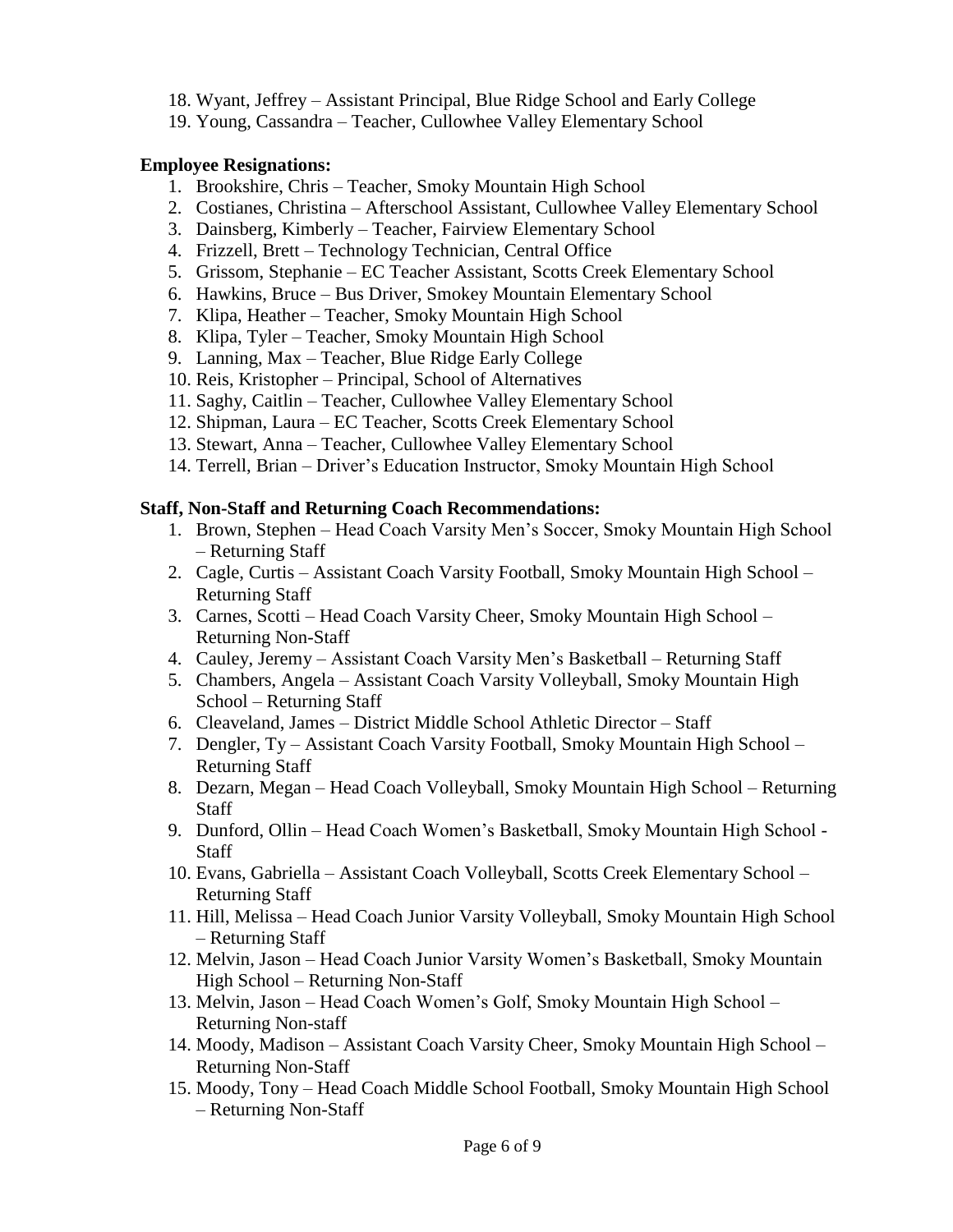- 16. Moody, Tony Head Coach Varsity Wrestling, Smoky Mountain High School Returning Non-Staff
- 17. Mulligan, Tyler Head Coach Junior Varsity Basketball, Smoky Mountain High School – Returning Staff
- 18. Orr, Kelli Assistant Coach Junior Varsity Cheer, Smoky Mountain High School Non-staff
- 19. Parsons, Jonathan Head Coach Junior Varsity Men's Soccer, Smoky Mountain High School – Returning Staff
- 20. Parsons, Stephen Assistant Coach Varsity Men's Soccer, Smoky Mountain High School – Returning Staff
- 21. Parsons, Stephen Assistant Coach Junior Varsity Basketball, Smoky Mountain High School – Returning Staff
- 22. Pendergast, Brandon Head Coach Men's Cross Country, Smoky Mountain High School – Returning Staff
- 23. Phillips, Adam Head Coach Varsity Men's Basketball, Smoky Mountain High School – Returning Staff
- 24. Pressley, David Assistant Coach Varsity Football, Smoky Mountain High School Staff
- 25. Quinn, Tony Assistant Coach Varsity Football, Smoky Mountain High School Returning Non-Staff
- 26. Quinn, Tony Assistant Coach Varsity Wrestling, Smoky Mountain High School Returning Non-Staff
- 27. Reddin, Colby Head Coach Junior Varsity Wrestling, Smoky Mountain High School – Returning Staff
- 28. Rish, Sarah Head Coach Volleyball, Scotts Creek Elementary School Returning staff
- 29. Roberson, Mark Assistant Coach Middle School Football, Smoky Mountain High School – Returning Non-Staff
- 30. Schell, Casey Assistant Coach Junior Varsity Volleyball, Smoky Mountain High School – Non-Staff
- 31. Shuler, Pam Head Coach Women's Cross Country, Smoky Mountain High School Returning Staff
- 32. Smith, Danni Head Coach Junior Varsity Cheer, Smoky Mountain High School Returning Non-Staff
- 33. Stephens, Chelsea Head Coach Soccer, Scotts Creek Elementary School Returning staff
- 34. Swartzwelder, Katie Assistant Coach Soccer, Scotts Creek Elementary School Returning staff
- 35. Tuttle, Aaron Assistant Coach Junior Varsity Football, Smoky Mountain High School – Returning Staff
- 36. Winchester, Mike Assistant Coach Junior Varsity Football, Smoky Mountain High School – Returning Staff
- 37. Young, Cole Assistant Coach Junior Varsity Men's Soccer, Smoky Mountain High School – Returning Non-Staff

#### **Summer Employees:**

1. Carnathan, Mona – Summer School Bus Driver, Blue Ridge School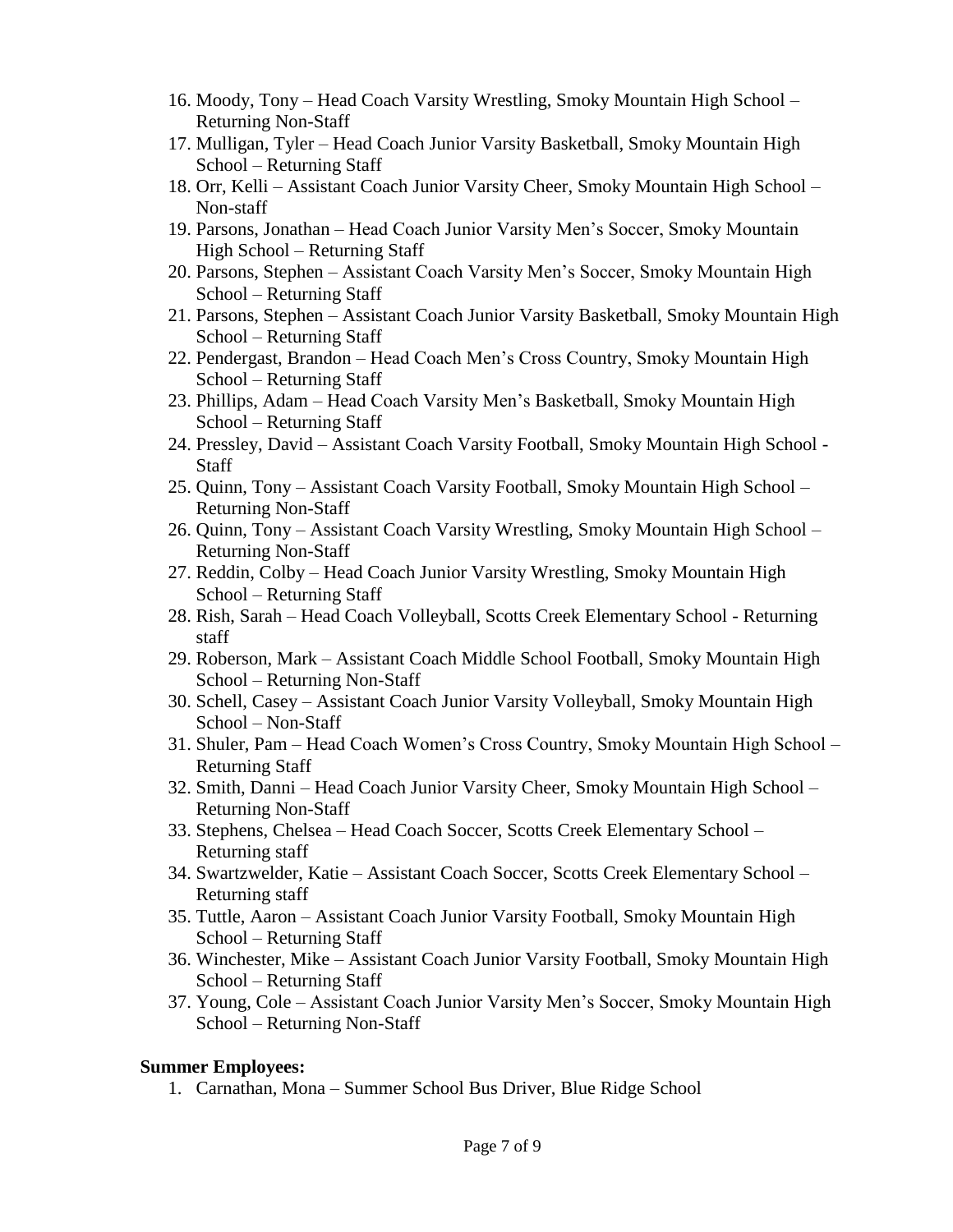- 2. Cope, Lisa Cafeteria Manager Summer Feeding Program, Smokey Mountain Elementary School
- 3. Davis, Jamie Summer Day Camp Assistant, Cullowhee Valley Elementary School
- 4. Dean, Lisa Substitute Teacher Reading Camp, Cullowhee Valley Elementary School
- 5. Frady, Tiffany Summer Camp Assistant, Cullowhee Valley Elementary School
- 6. Grasty, Ali Cafeteria Manager Summer Feeding Program, Scotts Creek Elementary School
- 7. Hornbuckle, Dawn School Nutrition Assistant Summer Feeding Program, Scotts Creek Elementary School
- 8. Parris, Judy Cafeteria Manager Summer Feeding Program, Scotts Creek Elementary **School**
- 9. Stokes, Anna School Nutrition Assistant Summer Feeding Program, Smokey Mountain Elementary School

## **Transfer Recommendations Requiring Action:**

- 1. Fox, Amber From Assistant Principal at Scotts Creek Elementary School to Intervention Specialist at Smokey Mountain Elementary School
- 2. Fulmer, Sydney From After School Assistant at Cullowhee Valley Elementary School to After School Assistant at Scotts Creek Elementary School
- 3. Green, Connie From Computer Lab Facilitator at Jackson County Early College to Teacher Assistant at Scotts Creek Elementary School
- 4. McFadden, Kathy From Teacher at Scotts Creek Elementary School to Teacher Assistant at Smokey Mountain Elementary School
- 5. Parsons, Stephen From Teacher Assistant at Smokey Mountain Elementary School and Scotts Creek Elementary School to Teacher Assistant at Scotts Creek Elementary School

# **Director Contract Renewals:**

1. Cabe, Laura – School Nutrition Director

## **TECHNICAL CORRECTIONS FROM MAY 29, 2018:**

## **Summer Employment:**

## **Scotts Creek Elementary School:**

- 4. Incorrect Edmonds, Genia Substitute Teacher, Kindergarten Academy Correction – Edmonds, Genia – Day Camp Assistant
- 16. Incorrect Morris, Grace Substitute Teacher, Kindergarten Academy Correction – Morris, Grace – Day Camp Assistant

## **OPEN SESSION**

J. **Agenda Item**: Amend Agenda **Presenter**: Mr. Ken Henke, Chairman

Mr. Henke asked the board to amend the agenda to add the Administrator Supplement and Director Local Longevity Plan for 2018-2019 and the Change of Term for the Superintendent's Contract to the agenda.